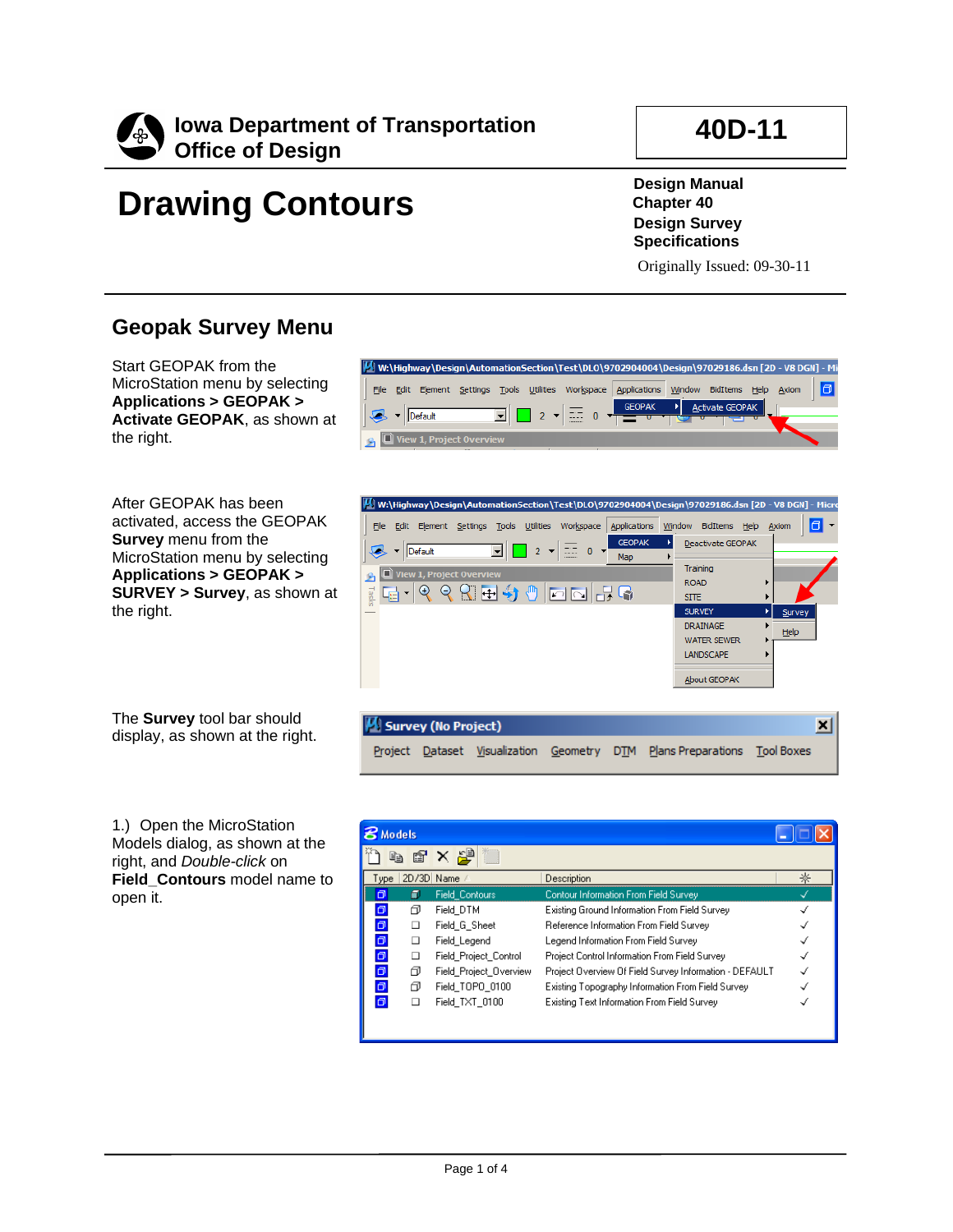2.) Select **DTM > Load DTM Features** on the **Survey** tool bar, as shown at the right. This will open the **Load DTM Features** dialog box, as shown below. This dialog will be used to draw the contours.



3.) On the **Load DTM Features** dialog box, select **File > Open**. This will open the **Open Preferences File** dialog, as shown below.

| File<br>Open     |                                                                       |              |   |                                                                                                                                                                                                                                      |                |  |
|------------------|-----------------------------------------------------------------------|--------------|---|--------------------------------------------------------------------------------------------------------------------------------------------------------------------------------------------------------------------------------------|----------------|--|
| Save             |                                                                       |              |   |                                                                                                                                                                                                                                      |                |  |
| Save As          |                                                                       |              |   |                                                                                                                                                                                                                                      |                |  |
|                  |                                                                       |              |   |                                                                                                                                                                                                                                      |                |  |
|                  |                                                                       |              |   |                                                                                                                                                                                                                                      |                |  |
|                  | W:\Highway\Design\CADD\Geopak\Survey\SeedFiles\GEOPAKSurvey\LoadDTM\) |              |   |                                                                                                                                                                                                                                      |                |  |
| <b>Legining</b>  | Lever                                                                 | <b>CURUI</b> |   |                                                                                                                                                                                                                                      | <b>Dutched</b> |  |
| <b>Triangles</b> | Level 32                                                              |              |   | Buly Buly                                                                                                                                                                                                                            | <b>ON</b>      |  |
|                  |                                                                       |              | 0 | n                                                                                                                                                                                                                                    | OFF            |  |
|                  | TIN Hull<br>vhoContoursMajor                                          |              |   | <b>Contract Contract Contract Contract Contract Contract Contract Contract Contract Contract Contract Contract Contract Contract Contract Contract Contract Contract Contract Contract Contract Contract Contract Contract Contr</b> |                |  |

4.) On the **Open Preferences File** dialog, use the *drop-down* list arrow, as shown by the red arrow below, and navigate to the following folder:

#### **W:\Highway\Design\CADD\Geopak\Survey\SeedFiles\GEOPAKSurvey\LoadDTM\**

The **IDOTSurvey.lpf** file should be at this location, blue arrow. This file sets all of the correct attributes for items to be drawn.

*Double-click* the **IDOTSurvey.lpf** file to open it, or select (highlight) the file name and *click* the **OK** button, shown by the black arrow.

|                                                                           |                                    | M] Open Preferences File - W:\Highway\Design\CADD\Geopak\Survey\SeedFiles\GEOPAKSurvey\LoadDTM\ |                                                  |                          | ⊠                                      |
|---------------------------------------------------------------------------|------------------------------------|-------------------------------------------------------------------------------------------------|--------------------------------------------------|--------------------------|----------------------------------------|
| Look in:                                                                  | LoadDTM                            |                                                                                                 | 0 0 0 0 0                                        |                          | <b>3 *</b>                             |
| Гó<br><b>Recent Places</b><br>Desktop<br><b>STAR</b><br>أدقل<br>Libraries | Name $\triangle$<br>IDOTSurvey.lpf |                                                                                                 | Date modified<br>⊣<br>5/30/2007 9:36 AM LPF File | $\vert \cdot \vert$ Type | $\overline{\phantom{a}}$ Size<br>43 KB |
| Computer<br><b>Network</b>                                                | File name:                         | IDOTSurvey.lpf                                                                                  |                                                  |                          | Open                                   |
|                                                                           | Files of type:                     | All Files (*.*)                                                                                 |                                                  | $\overline{\phantom{a}}$ | Cancel<br>n.                           |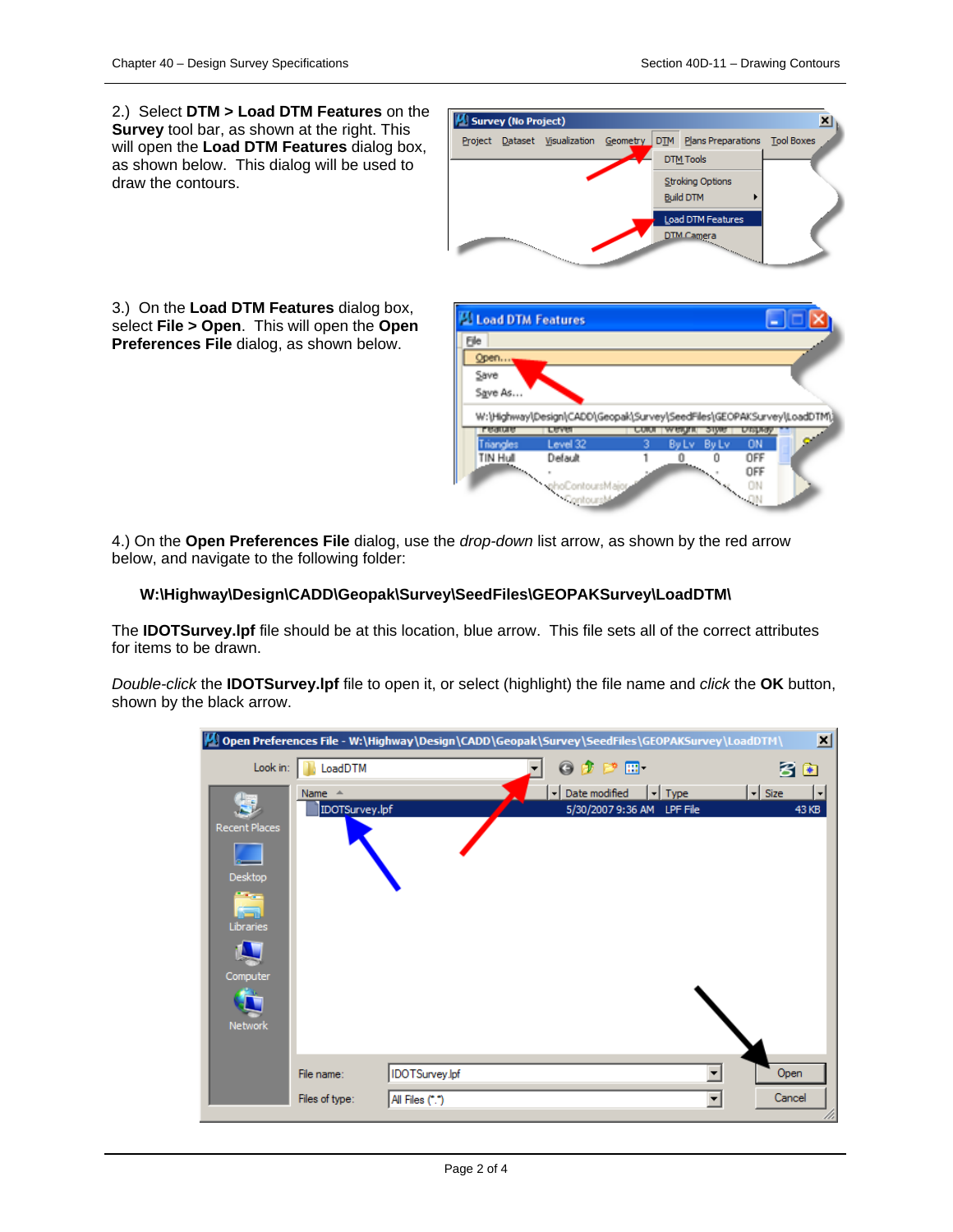6.) Make sure that the **Load File** option is set to **TIN**, as shown at the right.

|      | <b>8</b> Load DTM Features |                                                 |       |              |                        |                       |      |      |
|------|----------------------------|-------------------------------------------------|-------|--------------|------------------------|-----------------------|------|------|
| File |                            |                                                 |       |              |                        |                       |      |      |
|      | Load File. TIN             | 0509.tin                                        |       |              |                        | Q                     | Load |      |
|      | <b>Display Preferences</b> |                                                 |       |              |                        |                       |      |      |
|      | Load: Extent               | Display Only                                    |       |              | <b>E</b> Graphic Group |                       |      |      |
|      |                            |                                                 |       |              |                        |                       |      |      |
|      | Feature                    | Level                                           |       | Color Weight | Style                  | Display $\triangle$   |      |      |
|      | Contours                   |                                                 |       |              |                        | 0N                    |      | ଦା   |
|      | Major Lines                | phoContoursMajor                                | By Lv | By Lv        | By Lv                  | ΟN                    |      | V,   |
|      | Major Label                | phoContoursMajor By Lv                          |       | By Lv        | 0                      | OΝ                    |      | ତ    |
|      | Minor Lines                | phoContoursMinor By Lv                          |       |              | By Lv By Lv            | ΟN                    |      |      |
|      | Minor Label                | Default                                         | 6     | 0            | 0                      | OFF                   |      | Ω    |
|      | Spots                      | Default                                         |       | Ū            | n                      | <b>OFF</b>            |      |      |
|      |                            | Minor Interval: 1.000                           |       |              |                        | Major Interval: 5.000 |      |      |
|      |                            | Smooth: Three Point ▼ Registration: 0.000       |       |              |                        | Minimum Area: 0.000   |      |      |
|      |                            | Range ▼   Minimum Z: 628.777 Maximum Z: 650.447 |       |              |                        |                       |      | Read |
|      |                            |                                                 |       |              |                        |                       |      |      |

**8** Load DTM Features Eile Load File: TIN | 0509.tin Load **Display Preferences** Graphic Group Load: Extent ▼ | □ Display Only Feature Color Weight Style | Display -Level Contours  $ON$  $Q<sub>t</sub>$ Major Lines phoContoursMajor By Lv By Lv By Lv ON  $Q<sub>1</sub>$ ON Major Label phoContoursMajor By Lv By Lv  $\bf{0}$ Ŷ Minor Lines phoContoursMinor By Lv By Lv By Lv ON  $\bullet$ **OFF** Minor Label Default 6 0 0 Default  $\overline{7}$ Ū. **OFF** Spots Ū.  $\blacktriangledown$ Minor Interval: 1.000 Major Interval: 5.000 Smooth: Three Point ▼ Registration: 0.000 Minimum Area: 0.000 Range ▼ | Minimum Z: 628.777 Maximum Z: 650.447 Read

| <b>8 Load DTM Features</b>        |                                                                 |                              |         |                       |            |      |    |  |
|-----------------------------------|-----------------------------------------------------------------|------------------------------|---------|-----------------------|------------|------|----|--|
| File                              |                                                                 |                              |         |                       |            |      |    |  |
| Load File: TIN ▼                  | 0509.tin                                                        |                              |         |                       | Q          | Load |    |  |
| Display Preferences               |                                                                 |                              |         |                       |            |      |    |  |
| Load: Extent $\blacktriangledown$ |                                                                 | Display Only   Graphic Group |         |                       |            |      |    |  |
|                                   |                                                                 |                              |         |                       |            |      |    |  |
| Feature                           | Level                                                           | Color                        | Weight  | Style                 | Display    |      |    |  |
| Contours                          |                                                                 |                              |         |                       | ON         |      | Оt |  |
|                                   | Major Lines phoContoursMajor                                    | By Lv                        |         | Bylv Bylv             | ΟN         |      |    |  |
|                                   | Major Label - phoContoursMajor - By Ly -                        |                              | By Ly 0 |                       | ΟN         |      | 9  |  |
|                                   | Minor Lines – phoContoursMinor - By Lv –<br>Minor Label Default |                              |         | By Lv By Lv           | ΟN         |      | Ω  |  |
| Spots                             | Default                                                         | 7                            | 0.<br>n | 0<br>n                | OFF<br>0FF |      |    |  |
|                                   |                                                                 |                              |         |                       |            |      |    |  |
|                                   | Minor Interval: 1.000                                           |                              |         | Major Interval: 5.000 |            |      |    |  |
|                                   | Smooth: Three Point ▼ Registration: 0.000 Minimum Area: 0.000   |                              |         |                       |            |      |    |  |
|                                   |                                                                 |                              |         |                       |            |      |    |  |
|                                   | Range ▼   Minimum Z: 628.777 Maximum Z: 650.447                 |                              |         |                       |            | Read |    |  |
|                                   |                                                                 |                              |         |                       |            |      |    |  |
|                                   |                                                                 |                              |         |                       |            |      |    |  |

7.) Check that the correct TIN file has been selected. If not, *click* the **Magnifying Glass** browse button  $(2)$ , as shown at the right. Navigate to the correct location and select the correct file.

8.) The **Contours** feature and the three features directly below **Contours,** located by the arrows at the right, should have the **Display** attribute toggled **ON.** The **Display**  attribute for all other **Features** should be **OFF,** including the **Minor Label** under **Contours,** which is not used. To toggle the **ON/OFF Display** attribute for a feature, *select*  (highlight) the desired **Feature** row and *Click*  the correct On or OFF "light bulb" ( $\sqrt{\theta}$  or  $\sqrt{\theta}$ ) icon.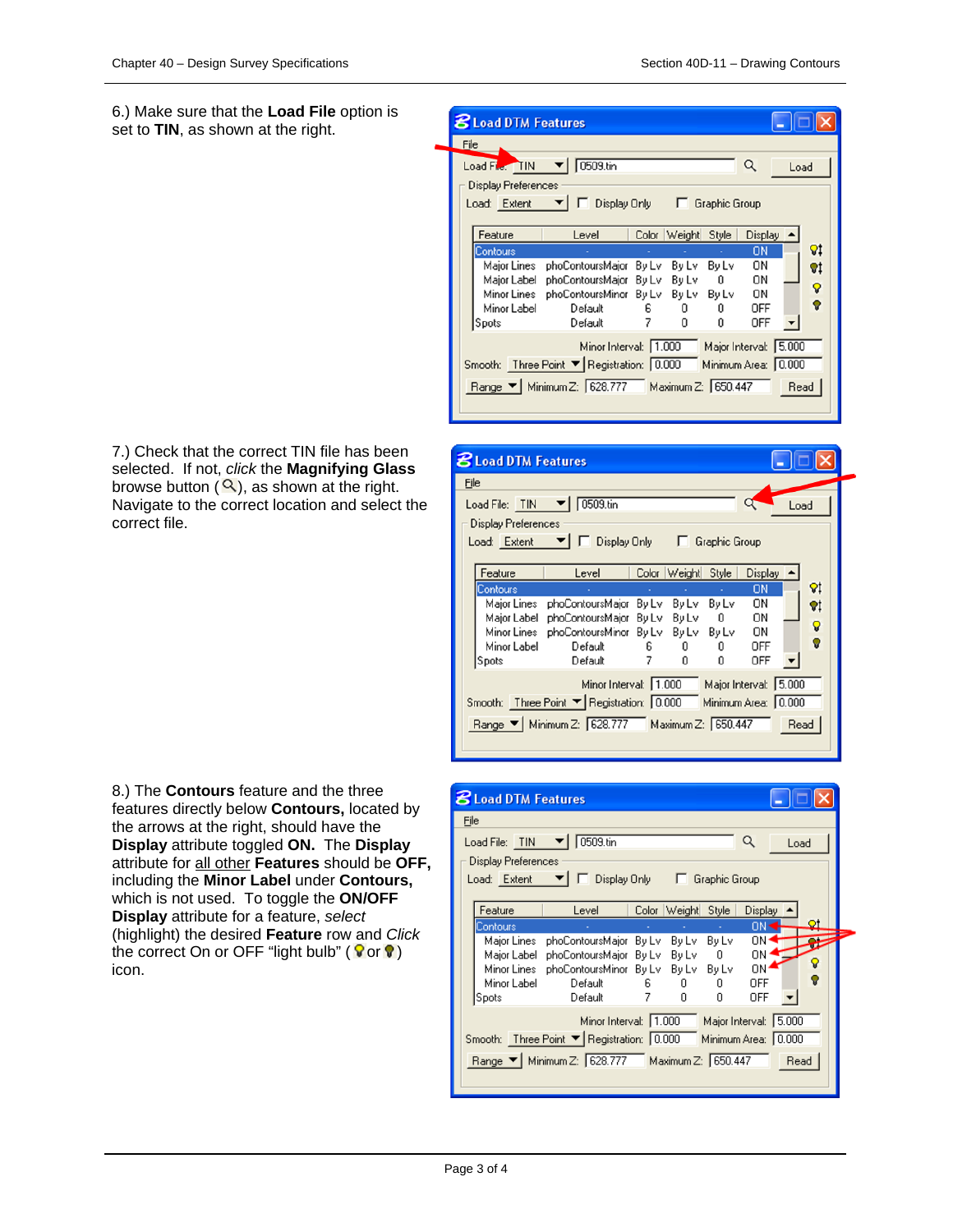9.) You must *click* the **Read** button, shown by the red arrow, so that GEOPAK can figure the Minimum Z and Maximum Z.

*Click* the **Load** button, shown by the blue arrow, to draw the contours into the file.

| <b>8 Load DTM Features</b> |                                                               |         |                    |                       |                     |       |    |  |
|----------------------------|---------------------------------------------------------------|---------|--------------------|-----------------------|---------------------|-------|----|--|
| File                       |                                                               |         |                    |                       |                     |       |    |  |
|                            | 0509.tin                                                      |         |                    |                       | Q                   | Load  |    |  |
| <b>Display Preferences</b> |                                                               |         |                    |                       |                     |       |    |  |
|                            | Load: Extent ▼     Display Only   Graphic Group               |         |                    |                       |                     |       |    |  |
|                            |                                                               |         |                    |                       |                     |       |    |  |
| Feature                    | Level                                                         |         | Color Weight Style |                       | Display $\triangle$ |       |    |  |
| Contours                   |                                                               |         |                    |                       | <b>ON</b>           |       | 81 |  |
|                            | Major Lines phoContoursMajor By Lv                            |         | By Lv              | By Lv                 | ΟN                  |       | 91 |  |
|                            | Major Label phoContoursMajor By Lv By Lv                      |         |                    | $\mathbf{0}$          | ΟN                  |       | ହ  |  |
| Minor Label                | Minor Lines phoContoursMinor By Lv By Lv By Lv<br>Default     |         | 0                  | Û                     | ΟN<br>OFF           |       | ဂူ |  |
| Spots                      | Default                                                       | 6.<br>7 | 0                  | Ū                     | OFF                 |       |    |  |
|                            |                                                               |         |                    |                       |                     |       |    |  |
|                            | Minor Interval: 1.000                                         |         |                    | Major Interval: 5.000 |                     |       |    |  |
|                            | Smooth: Three Point ▼ Registration: 0.000 Minimum Area: 0.000 |         |                    |                       |                     |       |    |  |
|                            | Range V   Minimum Z: 628.777 Maximum Z: 650.447               |         |                    |                       |                     | Read- |    |  |
|                            |                                                               |         |                    |                       |                     |       |    |  |
|                            |                                                               |         |                    |                       |                     |       |    |  |

10.) The **Field\_Contours** model should now contain contours similar to the picture below.